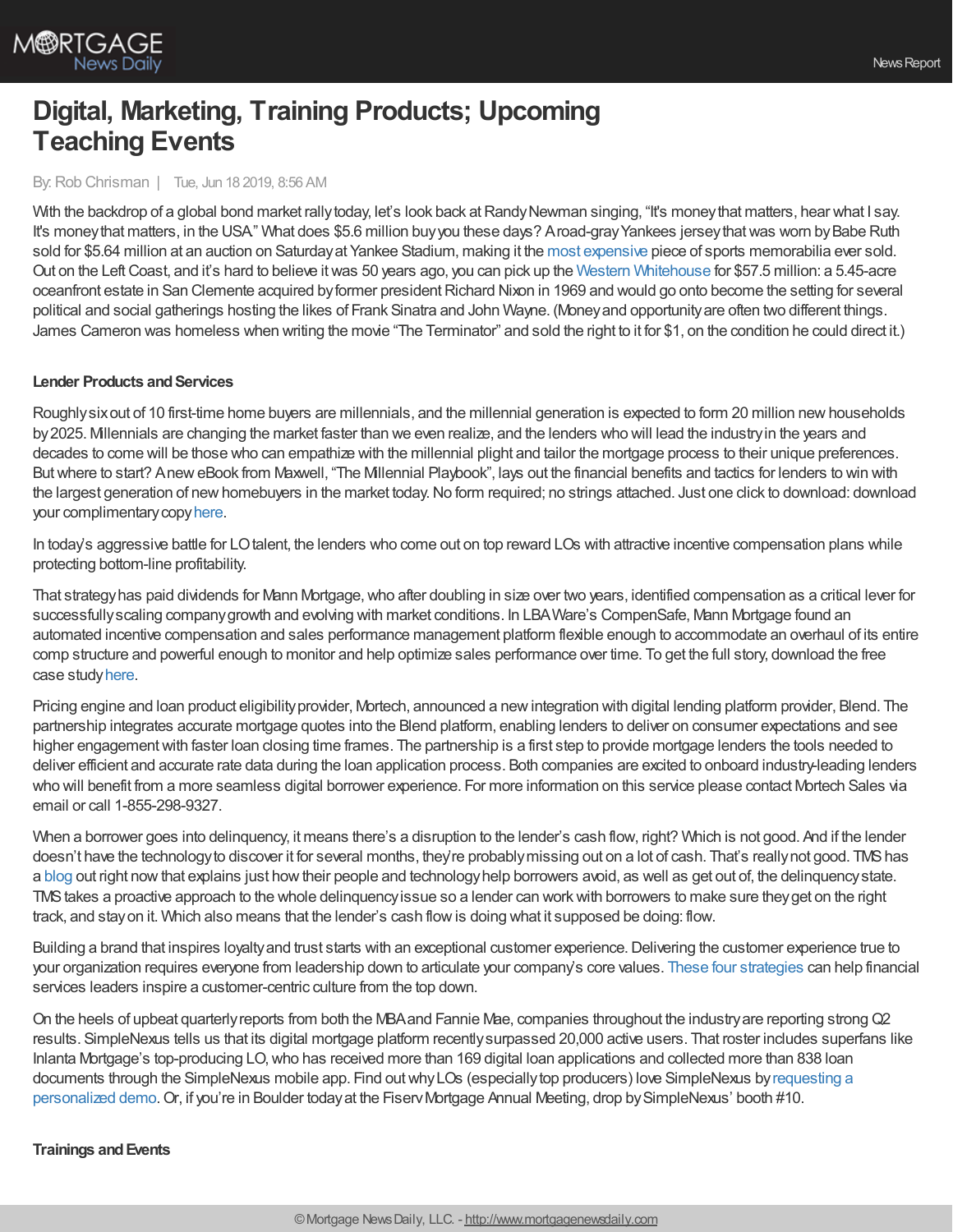## **M®RTGAGE News Daily**

## Things quiet down in the summer, event-wise, but there is still plentygoing on!

Mortgage Technology&Marketing Committee (MTAM): current challenges lenders face in business processes, systems and those driven bythe market environment/conditions, best practices to build a seamless interaction model, and do practices differ based on purchase or refinance models, markets, and products? What technologystack enables the best model for lenders? And a case studyof a successful connected funnel execution for a top lender.

The MBAH Annual State Conference, "Captain Mortgage" is at the Prince Waikiki on June 25-27. Don't miss Nathan Knottingham, VP of Training and Development for The Knowledge Coop on Thursday, June 27th. The presentation "ADive Into the Dark Web" will look behind the Dark Web veil and talk aboutwhyprotecting our digital information from being stolen and passed around the Dark Web is so important. Howard Dicus, the "Chief Explainer" at Hawaii News Now will also join the conference to provide insight into current events.

On June 25th and 26th, ArchM and CAMP are presenting live Analyzing Personal and Business Tax Return classes for Loan Officers, Processors and Underwriters. ArchMI Senior Trainer, Stephanie Clarkwill enhance your understanding of self-employed borrowers, identify the components of business taxreturns, discuss allowable add-backs and required deductions, calculate income from various business structures and leverage Arch MI's easy-to-use TaxReturn Analysis Calculator (AMITRAC). The complimentary3 hour course will take place in Concord, Tuesday, June 25 at 9:30 AMand for CAMP members only \$5 in San Jose, Wednesday, June 26 at 11:00 AM (includes lunch) all non-members are \$15 in San Jose. For more information and to register email WendyBarnett.

Webinar: "Under the Hood with Blend's Lender Experience." Technologyshould empower your team to do more. Join us on June 27 to learn how Blend is equipping mortgage originators with modern tools to meet the rising expectations of today's homebuyers.

We have the National Settlement Services Summit (NS3) taking place June 18-20 in Phoenixat the Arizona Biltmore, a Waldorf Astoria resort. NS3 offers professionals across the real estate transaction top level education as well as entertaining networking [opportunities](https://ns3thesummit.com/networking). Tuesday Keynote Speaker Brian Montgomery, the Acting Deputy Secretary at the U.S. Department of Housing and Urban Development and Federal Housing Commissioner, will open the event, with a session featuring state and federal regulators wrapping up the first day.

We have Indecomm's Summer Training webinars. Its Julywebinar calendar includes: Solving Loan Set Up [Challenges](https://indecomm.zoom.us/webinar/register/7115578610671/WN_A9-tYZRuRSawhL6_6qRPsQ) With Automation on Thursday, July 18 at 1:00 pm ET. On Wednesday, July 24 at Noon ET., Managing Operational & Organization Content: Ask Me Anything Series.

On Wednesday, July17th and Wednesday, July24th, MBAEducation and Mortgage Banking Solutions (MBS) is presenting a two-part webinar series on the fundamentals and complexities of mortgage servicing and [sub-servicing.](https://www.mba.org/store/events/webinar/mortgage-servicing-and-sub-servicing-part-i-overview?utm_source=Informz&utm_medium=Email&utm_campaign=mba%252Eorg#_zs9UHdA1_zlq7W85) Registrants can receive 15% off by registering for the two-part webinar series. Use promotional code GROUP15 upon checkout.

MBA will host a one-day workshop on July 18 in Washington, DC on Condominium Lending. "Condo lending is more complex than single familylending and demands specialization bymortgage lenders since not onlypotential borrowers and units butwhole projects must be assessed. This workshop is intended to bring together the strategic leaders and managers of condo lending and project approval groups with other experts, including government agency and GSE leadership."

Register today for MBA Education's Fundamentals of Residential Lending & the Secondary Market one-day workshop on July 15th held during the California MBA's Western Secondary Market Conference 2019. Attendees will get a comprehensive overview of fundamental elements in the single-familysecondarymarket, including keyrisk areas in anyresidential mortgage portfolio along with risk reduction procedures for both the lender and secondarymarket investor.

Plaza Home Mortgage is proud to be a Titanium Sponsor at the California MBA Western Secondary Market Conference, July 15-17 in San Francisco, CA. This event is always a great opportunity to learn, network and grow your business.

Mortgage Innovators Conference is theONLYmortgage industryconference that highlights all innovators! Taking place August 11-13 in San Diego, itwill feature engaging, expert speakers on a varietyof topics from Day1 Certaintyto blockchain and everything in between. This lowcost conference includes an awesome Top Gun themed event on the USS Midway. Sponsors engage in on-stage product demonstrations. (Check out the Sponsor [Experience](https://prezi.com/view/DwVf8UuQZtyIEdvOOnKL/) for details on the new "Plug & Play" Innovation Lab!)

Registration is open for the 2019 NAWRB Conference - Redefining Leadership scheduled for Aug 4th-7th at the Langham Huntington in Pasadena. Keydiscussion topics include: Artificial Intelligence (AI), Social Impact, Family Offices, Women on Boards, Media, Residential and Commercial Real Estate, Access to Capital, Investments,Government and Poverty.

Join the Michigan Mortgage Lenders Association at the state's largest mortgage industry event of the year! The MMLA Annual Lending Conference is from August 14-16 at Crystal Mountain Resort & Spa in Thompsville. This event is for anyone in the mortgage industry and has something for independent mortgage bankers, brokers, communitybanks, commercial banks, credit unions, and all companies that